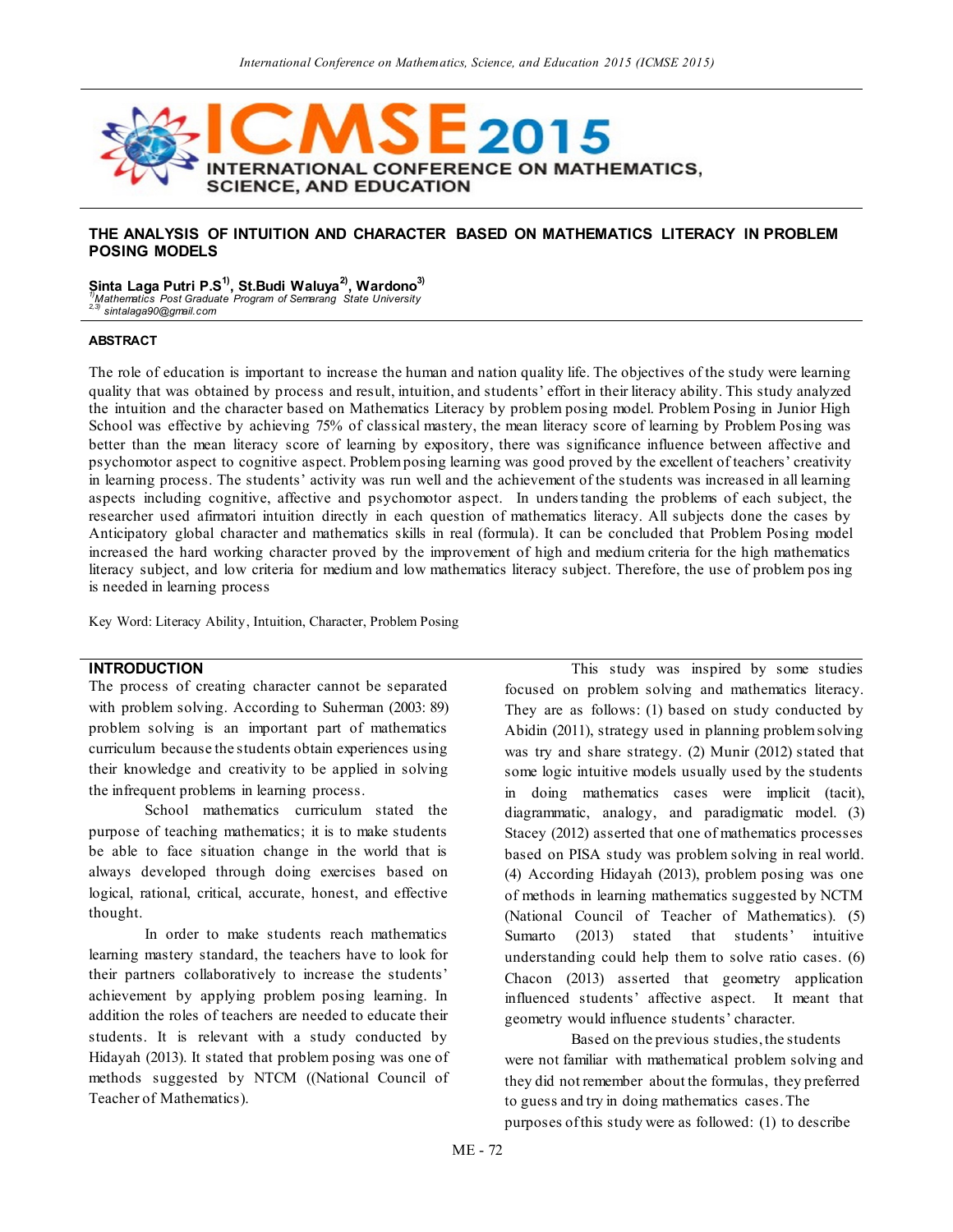learning quality by problem posing, (2) to describe intuition used by the students with high, medium, and low mathematics literacy, (3) to describe students' hard working character with high, medium, and low mathematics literacy.

Process component of PISA study was also meant as the students' steps in solving the problems. Process literacy was the ability to formulate, employ, and interpret of process component.

Mathematics literacy scoring design in PISA 2012 mentioned that process of literacy engaged seven important cases as followed. (1) Communication: mathematics literacy involved the ability of communicating the problems (2) Mathematizing: mathematics literacy involved the ability of transferring daily problems into mathematics cases or the opposite of it. (3) Representation: mathematics literacy involved the ability of restating of the problems. (4) Reasoning and Argument: mathematics literacy involved the logic literacy and giving reasons. (5) Devising Strategies for solving problems: mathematics literacy involved the literacy in using strategy to solve problems. (6) Using Symbolic, Formal and Technical Language and Operation: mathematics literacy involved the literacy in using symbolic, formal, and technical language. (7) Using Mathematics Tools: mathematics literacy involved the ability in using mathematics tools including measurements, operation, etc.

Context component in PISA study was a situation described in the case. There were four contexts that have been focused. They were: personal, occupational, social, and scientific context.

## **METHODS**

Mix method or concurrent triangulation design is a research method that combines qualitative and quantitative method by mixing both of them in balanced (50% for qualitative and 50% quantitative method). Both methods are used together in the same time, but they independently answer the similar objective of the study. The population of this study was the eighth grade students of SMP Negeri 10 Semarang tin the academic year of 2014/2015. The researcher selected four classes randomly, they were class VIII A as try-out class, class VIII B as post-test class, class VIII C as experimental group taught using problem posing, and class VIII D as control group taught using expository learning.

There were several data collecting stages applied in this study as followed: pre- experimental stage, experimental stage, and data analysis stage. The researcher used

several techniques in collecting data; they were: observation, interview, test, documentation, and triangulation. The techniques in analyzing the data using normality test, homogeneity test, *t*-test, z-test, two samples *t-*test, and double regression test. A test item is valid if  $r_{obtained} > r_{table}$ . Based on the calculation of  $r_{hitung} = 0.329$  and the table, so that the test item number 1 until 14 were valid except number 4. The reliability test gained  $\alpha_{obtained} = 0.90934$ , and  $\alpha_{table} =$  . It meant that the test item was reliable. The test items selected by considering the validity, reliability, difficulty level, and variant based on their criteria, therefore this study used 7 test items that relevant to the criteria and mathematics literacy; they were number 1, 3, 5, 8, 9, 11, and 14.

## **RESULT AND EXPLANATION**

### **1. Learning Quality**

Learning quality has several indicators, they are teachers' skill, students' activity, achievement, learning situation, learning materials and learning media (Depdiknas: 2004). This study had three components, they were teachers' skill, students' activity, and achievement. The followings were the explanation of that three components: (a) teachers' skill is teaching skill, the ability of the teachers to deliver information in developing students' ability in order to make the students have attitude and skill knowledge. (b) Students' activity is the activity done by the students in learning, therefore it lead the students' learning attitude change. (c) Achievement is the change of students' attitude they face after learning activity, this study showed that there is an improvement in affective, cognitive, and intuition aspect.

Z-test resulted *z* obtained=2,384. The critical value was 5%, so that z table =  $Z_{(0,5, -0,05)} = Z_{0,45} = 1,64$ . Therefore it could be concluded that students' proportion in mathematics learning using problem posing gained classical mastery of 75%.

The *t*-test resulted  $t_{obtained} = 6,28$ . The critical value was 5%, so that  $t_{table}$  was 1,67. Therefore it could be concluded the mean of students' mathematics literacy using problem posing was better than the mean of students' mathematics using expository.

Two samples *t*-test resulted  $t_{obtained} = 4.83$ , intuition was 7,28 dan character was 4,83 with critical value of 5%, so that  $t_{table}$  was 1,67. Therefore it could be inferred that the improvement of students' mathematics literacy mean using problem posing was better than the improvement of students' mathematics literacy using expository.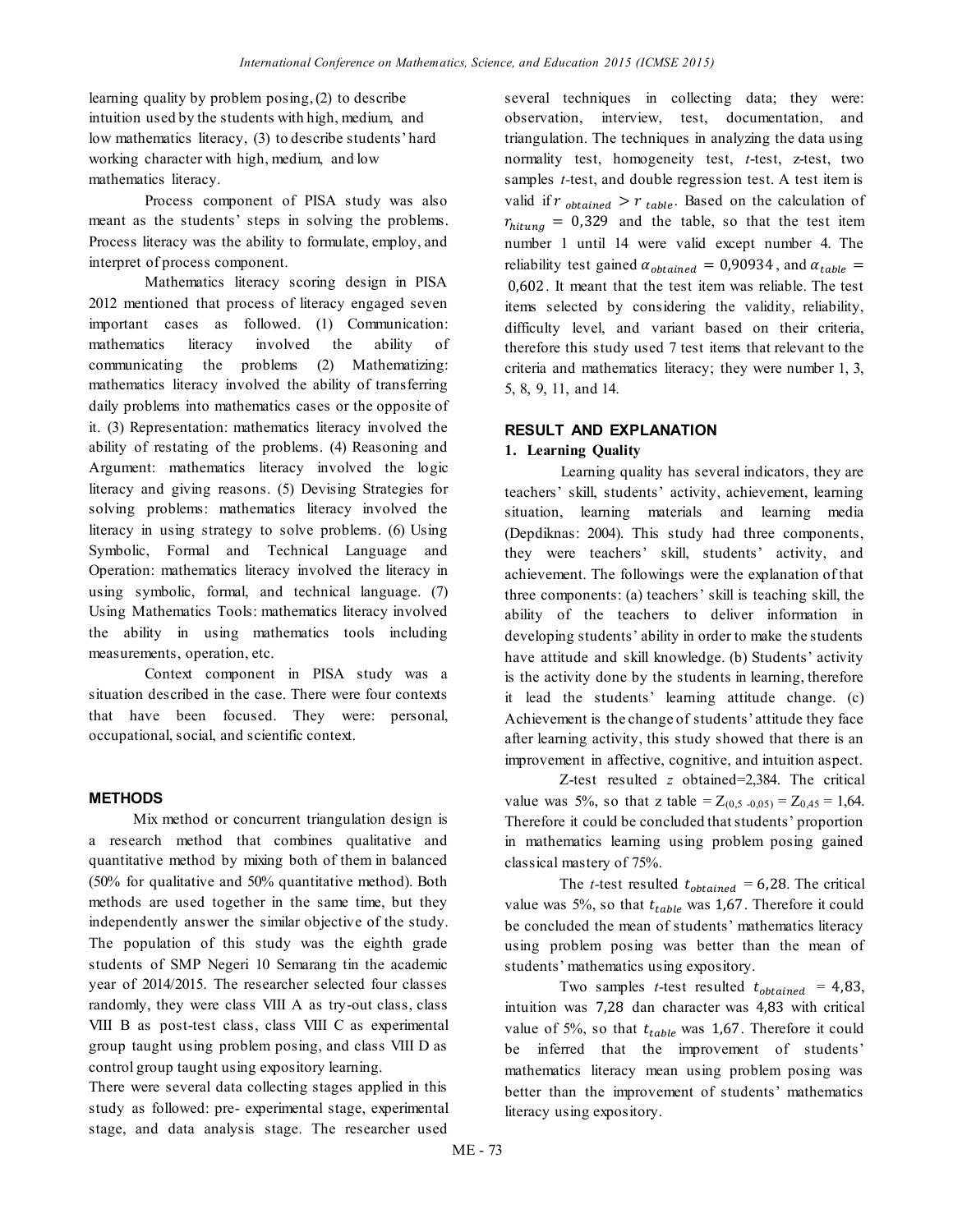R square test resulted that R square  $= 0.991$  = 99,1 %. The score showed that mathematics literacy could be explained by intuition and collaborative character 99,5%. It meant that there was  $0.09\%$  of variable  $y$  influenced by the other cases out of problem solving intuition and hardworking character.

This model gave challenge to the students, therefore they would be satisfied because they found their new knowledge in themselves, mde the students to be active in learning, and helped the students in learning how to transfer their knowledge into mathematics literacy case. The students used their knowledge to solve the problem because there was a relationship between its concept. Accordin to Bruner, learning mathematics would be success if the teaching process is directed to the concepts and structures in main chapter, and the realtonship between concepts and structures (Suherman, *et al.*, 2003:43).

Problem posing learning model has encouraged the students' ability in funding their new knowledge and delivering their knowledge to understand problem in their daily activities, especially when making questions. This case was relevant to a study conducted by Hudoyo (1988: 1) which stated that the students' achievement was an attitude change.

An interesting, challenging, and contextual case that measured students' mathematics literacy could inspire the students in developing their creative ideas both in individual and group to make mathematics question with varieties of complexity grade. This case was relevant to the statement of Hidayah (2013). She asserted that the results were obtained from the findings showed that problem posing model gave the opportunity of the students to develop their creativity through problem situation. This finding was also supported by Contreras (2013). It asserted that problem posing in learning would be interesting, and the students' would have new knowledge when they were solving the problems.

## **2. Intuition**

## **Research Subject of High Mathematics Literacy**





The subjects of high mathematics literacy in doing the question number 1 (interpret, mathematizing, social) using direct affirmative intuition to understand the problem, and anticipatory with mathematics logic in real to plan in problem solving, but the planning did not use intuition, in other case to recheck the answers used direct affirmative intuition. Research subject high mathematics literacy in doing exercises (interpret, devising strategies for solving problem, work) using direct affirmative to understand and do solving plan, in other case to plan and check the answer using affirmative intuition in the formula.

The subjects of high mathematics literacy in answering question (formulate, reasoning & argument, individual) using direct affirmative to understand the problem. This case was relevant with the opinion of Usodo (2012). He asserted that strategic thinking used would be better development if based on intuition than analysis.

### **Research Subject of Medium Mathematics Literacy**

The subject of medium mathematics literacy in answering number 1 using direct intuition to understand the problems, and anticipatory with mathematics logic to plan the problem solving, but to do the planning, the subject rechecked the answer instead of using intuition.

| $1.$ Was permukaan kubu: $6s^2$            | Em Opgi- |
|--------------------------------------------|----------|
| $=6\times100^{2}$                          |          |
| $=6 \times 10.000$                         |          |
| \$60.000 cm <sup>2</sup>                   |          |
| $= 6 M2$                                   |          |
| $6 m^{2} \times S = 30 m^{2} = 37.5 m^{2}$ |          |
| 0,8l                                       |          |
| $= 375.8$                                  |          |

Figure 2. The answer of number 2 of medium mathematics literacy

The research subject of medium mathematics literacy in answering question using direct affirmative to understand the problem, using affirmative intuition and mathematics logic in planning problem solving, using affirmative when doing the planning, but did not use intuition in recheck the answers. The research subject of medium mathematics literacy in doing question number 3 using direct affirmative to understand and do the planning of problem solving. In other case, the subject used affirmative intuition with formula in planning and rechecking the answer.

Based on the written answer of interview, the answer of subject S3 was false. According to Stavy in Usodo (2012), the validity gained by intuition was not absolute.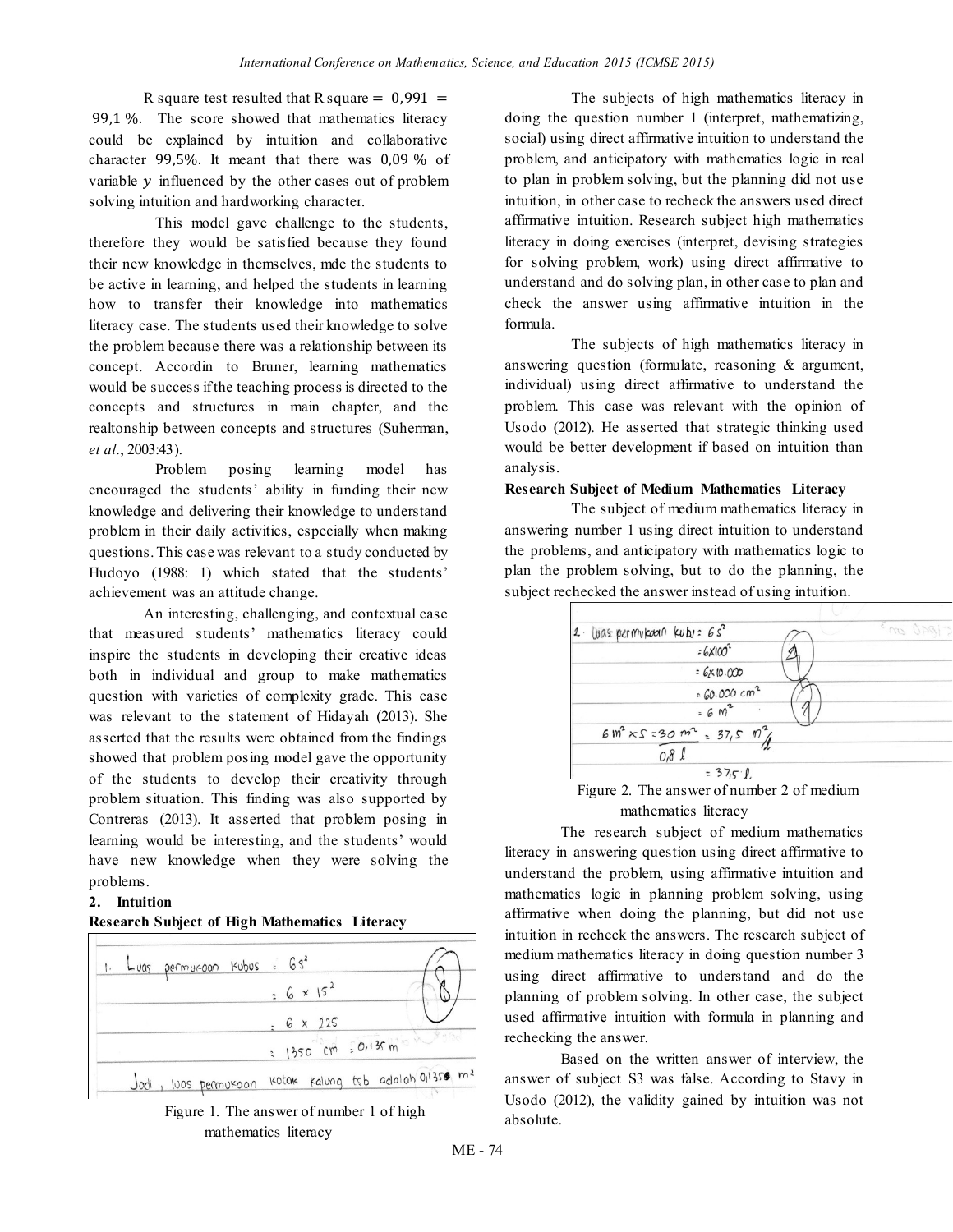## **Research Subject of Low Mathematics Literacy**

Research subjects of low mathematics literacy in answering question using direct affirmative intuition to understand the problems. According to Fischbein (1999) direct cognition, self-evident cognition was cognition received as individual feeling without further checked and proved. Research subjects of low mathematics literacy planed problem solving using anticipatory with real mathematics logic. In other case, to do the planning, the research subjects of low mathematics literacy did not use intuition. They used direct affirmative intuition to recheck the answer.

## **3. Hard-working character**

The participation of S1 in starting the learning activity was good. It was increased in every learning process, proved by being on time doing the assignment. When doing the assignment, S2 also being on time. It seen by the assignments of hand-book and students' book were always done on time. Hand-book and students' book that related to daily activity made the students comfort. This case was relevant to the statement of Tugrul (2010). He asserted that unsuitable book made the teachers difficult in problem posing learning, and the students did not enjoy because they did not face experience as their daily activities.

S1 and S2 were often presenting their homework by their own language clearly. It seen in second and third meeting. S1 made important report in every learning activity neatly in his report book, so did S2 but his report was not neat. They chose media correctly proved by preparing props in learning process. S1 brought a wood representing beams. S2 brought eraser representing beams. S3 brought prop in second meeting but she did not in third meeting. S4 brought prop in the third meeting. S5 brought props in the fourth meeting. However, S6 never brought prop because his friend has already brought it.

By administering problem posing model, it was known that the hard-working character in every subject was increased. It caused by the higher step needed the higher effort. According to Haji (2011), problem posing could sharpen the question understanding and engraft the variation of answering question, and it could activate students in learning activity.

## **CONCLUSION**

1. There were learning qualities by problem posing as followed: (a) teachers' skill in learning using Problem Posing was good. (b) Students' activities according to Dierich (in Sardiman, 2011) were good. They consisted of Visual Activities, Oral

Activities, Listening Activities, Writing Activities, Drawing Activities, Motor Activities, Mental Activities, Emotional Activities. (c) Achievement showed the improvement of all aspects including cognitive, affective, and *psychomotoric* aspect.

- 2. The intuitions students used were: (a) the students used direct affirmative intuition in understanding mathematics literacy problem. (b) all subjects used global anticipatory and formula in doing all questions. (c) the research subject of high and medium mathematic literacy doing cases using direct affirmative intuition. (d) in rechecking the answers, all of the research subjects using direct affirmative.
- 3. By administering problem posing model, it could be seen that students' hard-working characters ware increased proved by (a) students' hard-working character was increased with high and medium criteria improvement for the subjects of high mathematics literacy. (b) students' hard-working character was increased with low criteria improvement for the subjects of medium mathematics literacy. (c) students' hard-working character was increased with medium criteria improvement for the subjects of low mathematics literacy

# **SUGGESTION**

Problem Posing could be used in mathematics learning, and the exercises on every chapter is used to make the equality of mathematics literacy using PISA. It is necessary to be familiar with problem solving using steps including Polya.

## **BIBLIOGRAPHY**

- Abdi, J, dkk. 2013. "Meningkatkan Kemampuan Siswa Sekolah Menengah Atas Dalam Menyelesaikan Soal Matematika Setara PISA Melalui Pendekatan Konstruktivisme". *Jurnal Peluang, Volume 1, Nomor 2.*
- Abidin, Z. 2011. "Intuisi Siswa Madrasah Ibtidaiyah (MI) Dalam Pemecahan Masalah Matematika Divergen". *Madrasah, Vol. 4 No.1.*
- Chacón, I. 2013. "Prospective Teachers' Interactive Visualization and Affect in Mathematical Problem-Solving". *TME, vol10, nos.1&2, p. 61.*
- Christou, Mousoulides,Pittalis & Pitta-Pantazi.*"*Problem Solving and Problem Posing in a Dynamic Geometry Environment".*TMME,vol2,no.2,p.126.*
- Contreras, José N. 2013." Fostering Mathematical Creativity through Problem Posing and Modeling